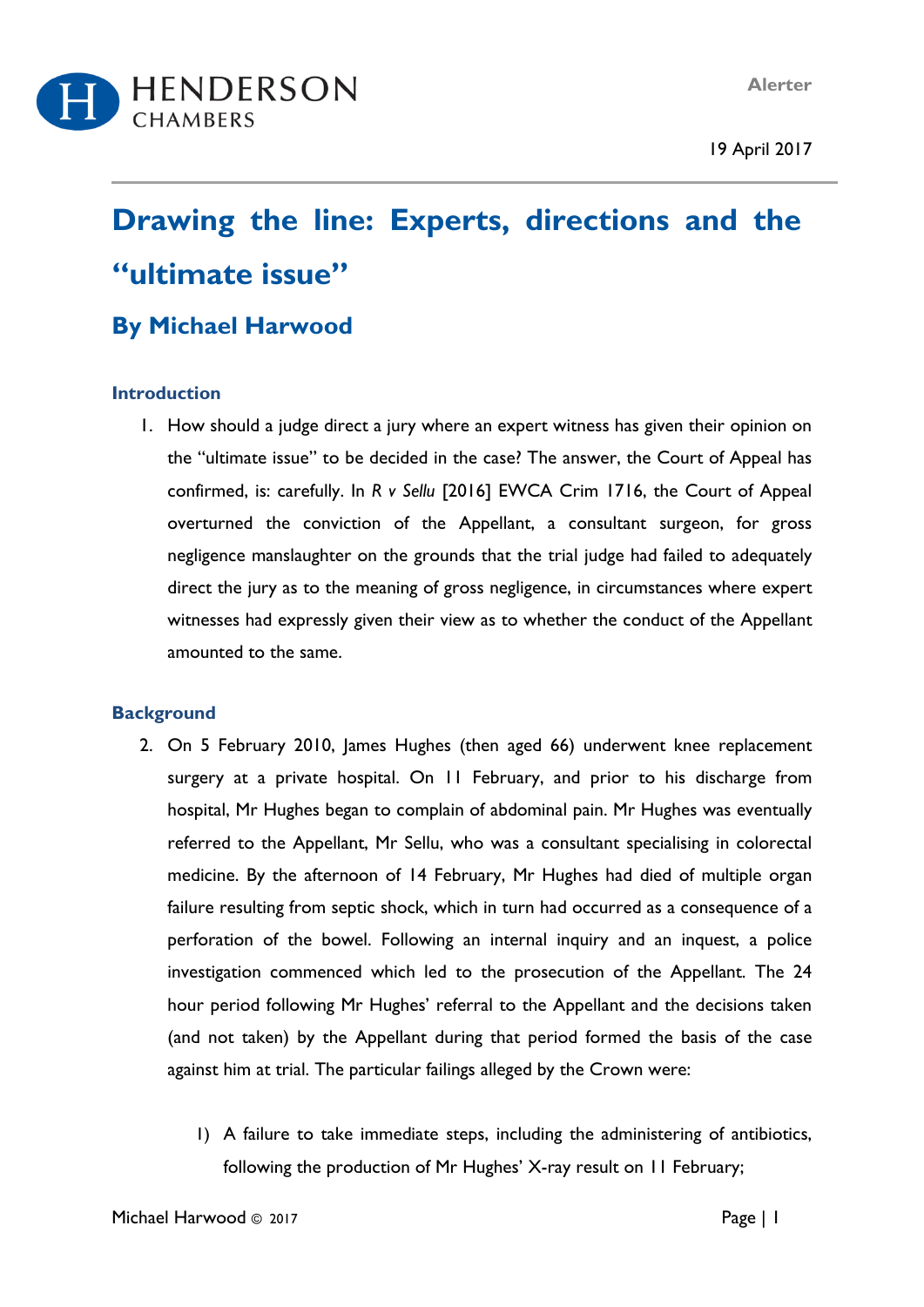

- 19 April 2017
- 2) A failure to visit Mr Hughes early on the morning of 12 February after being contacted by a nurse with concerns regarding his condition;
- 3) A failure to operate urgently or at least within eight hours of being informed of Mr Hughes' CT scan results on 12 February.

## **Trial at the Central Criminal Court**

- 3. The trial came before Nicol J and a jury at the Central Criminal Court in late 2013. Both sides called expert medical evidence. During their evidence, each of the Crown's two witnesses were on several occasions asked, and gave their opinion on, whether the Appellant's acts or omissions amounted to gross negligence.
- 4. In summing up, Nicol J gave directions defining the offence of gross negligence manslaughter, which included the following:

*"But your task is not just to decide whether Mr Sellu fell below the standard of a reasonably competent consultant colorectal surgeon, but whether he did so in a way that was gross or severe. Start with what Mr Sellu knew or ought reasonably have known about the risk to Mr Hughes' life if the proper standards were not observed. Then ask yourselves, did Mr Sellu's behavior or failure to act fall so far below those standards that his conduct and omissions deserves to be characterised as gross? When we want to weigh a physical object we can use scales marked in ounces or grams. There is nothing similar which I can give you to measure or weigh whether any negligence was 'gross'. As in many other contexts we leave it to juries to apply their own common and good sense to decide whether Mr Sellu acted in a way that was grossly negligent. If you conclude he was then it will mean that his behavior was potentially criminal."*

5. During deliberation, the jury sent a note to the judge with the question: "are we to be deliberating legalities or are [we] to be judging as human beings, lay people?" Nicol J reminded the jury that they were to apply the law to the facts – there was a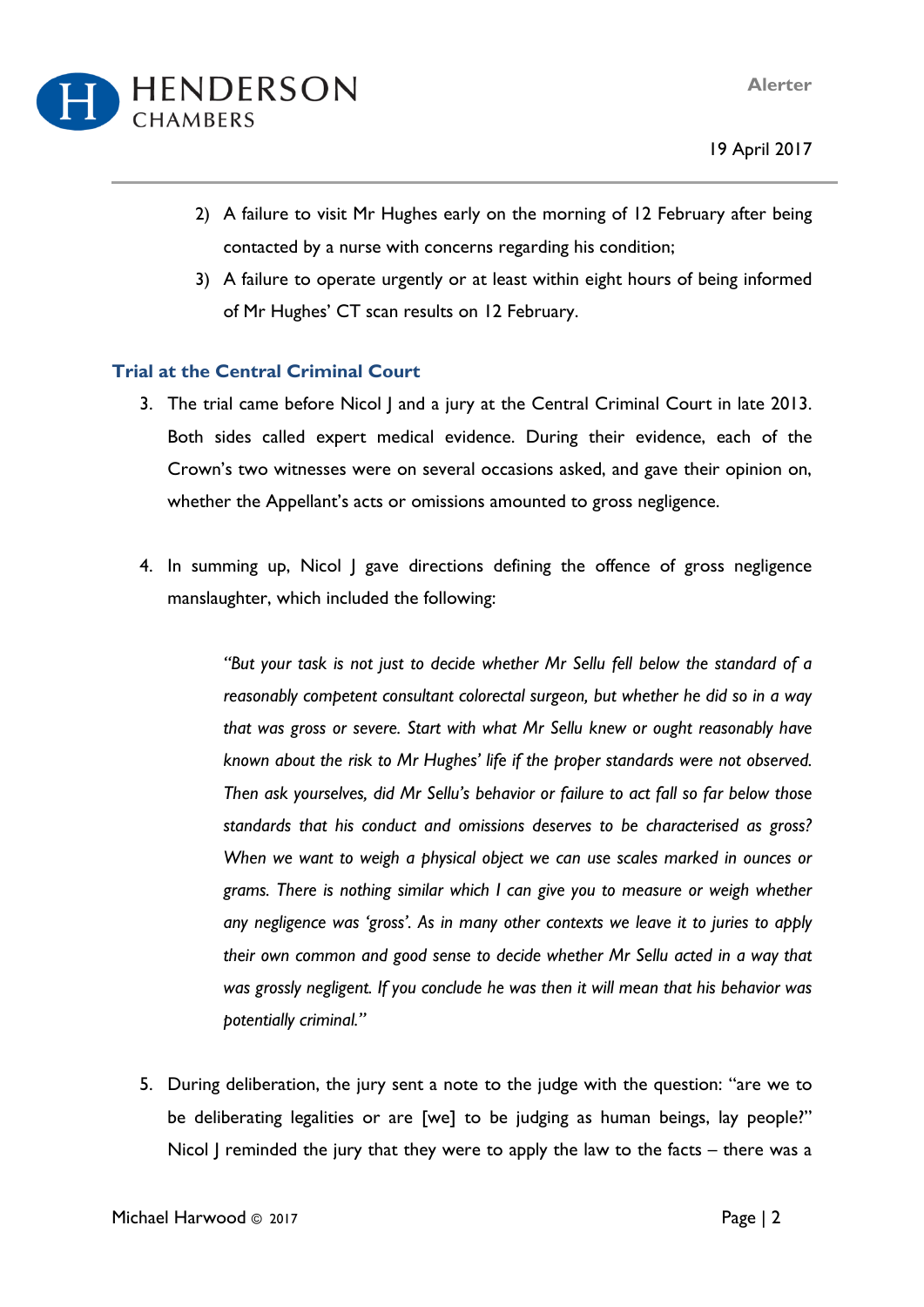

difference between using sympathy and other emotions and applying common sense to find facts in deciding whether the elements of the offence were established.

6. The Appellant was convicted by a majority verdict (10:2) of gross negligence manslaughter and sentenced to 2.5 years' imprisonment. He appealed his conviction.

### **The Court of Appeal**

- 7. Sir Brian Leveson gave judgment for the Court. Four grounds of appeal were pursued. The first related the admission of fresh evidence, the second and third concerned the judge's directions as to causation. All three were rejected.
- 8. The fourth ground was that the trial judge erred in failing to give a fuller direction to the jury as to the meaning of gross negligence, in circumstances where the expert witnesses had asserted at various stages that the Appellant's conduct had been grossly negligent. The Court began by acknowledging that the law *"has developed to the point where an expert has been permitted to give his opinion on what has been called* the "ultimate issue" but, in such a case, the judge is required to make it clear to the jury *that they are not bound by the expert's opinion"* [131], citing the decisions in *R v Stockwell* (1993) 97 Cr App R 260 and *R v Brennan* [2014] EWCA Crim 2387. In relation to the latter case, the Court observed that the expert provided a view as to whether the defendant was suffering from a "substantial impairment" i.e. the "ultimate issue" in the case. This, the Court held, might be a medical question and therefore within the remit of the expert, but that was not the same as the position here: *"whether any such negligence was "gross" (which is not a medical term) involved an evaluation for the jury. Medical opinion may be better placed to inform on that point but it was not and could not be determinative"* [134].
- 9. The Court cited *Pora v The Queen* [2015] UKPC 9; [2016] 1 Cr App R 3 as affirming the importance of the jury as ultimate decision maker. In this case, Nicol J's direction on expert evidence did clarify that it was the jury, not the experts, who were the ultimate decision maker. However, the judge's summary of the evidence contained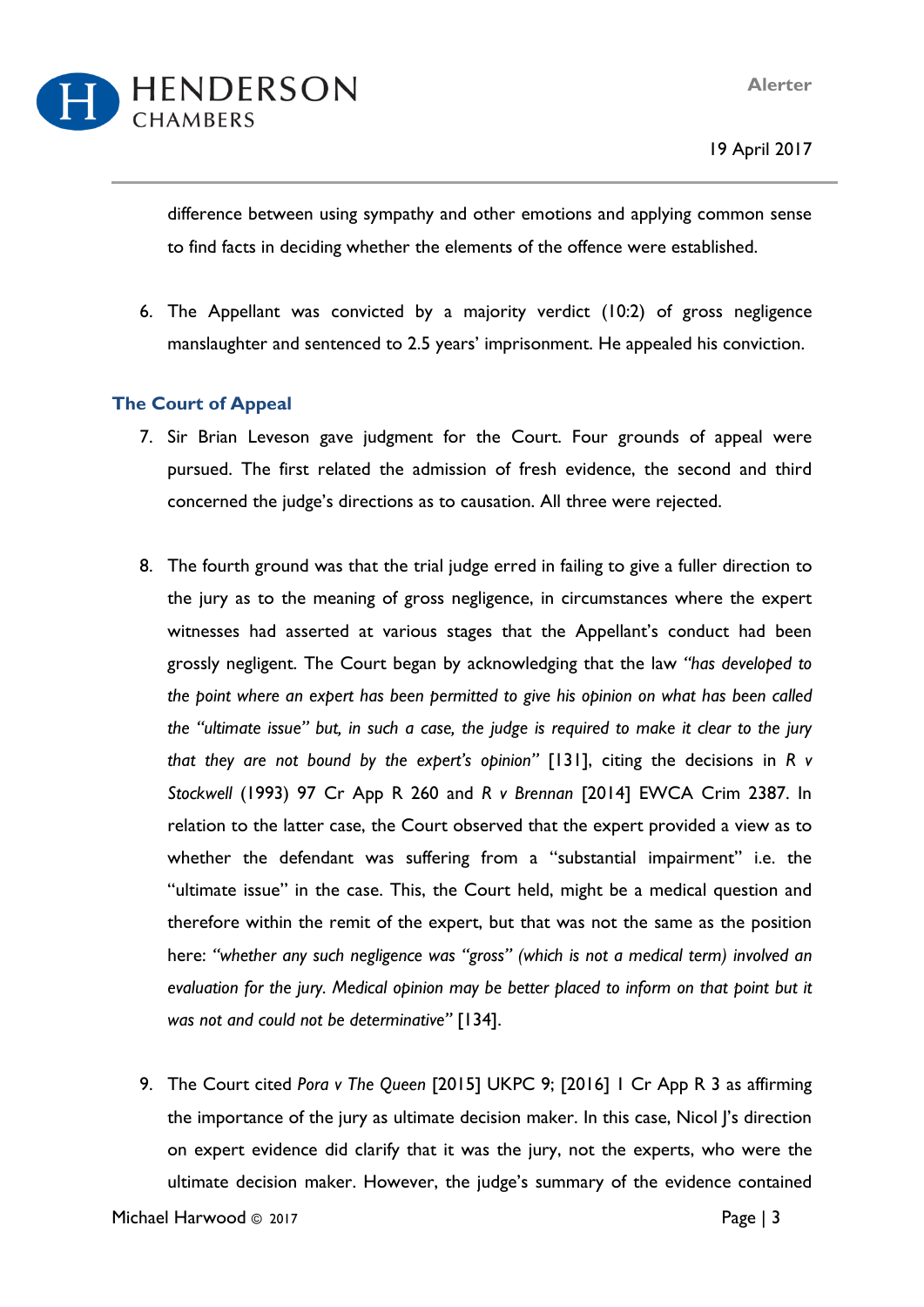**Alerter**

HENDERSON CHAMBERS

19 April 2017

repeated references to both qualitative assessments and bare assertions made by the experts as to the standard of the Appellant's acts and omissions, but without any guidance as to how to differentiate between them. This created a risk that the jury would simply accept that the Appellant was grossly negligent on the occasions where he was stated to have been so, and had not been adequately guarded against by the judge. While this did not of itself provide a sufficient basis for allowing the appeal, it did set the background against which the direction as to gross negligence fell to be considered.

- 10. The Court considered that the modern law of gross negligence manslaughter was stated by Lord Mackay in *R v Adomako* [1995] 1 AC 171 and by Judge LJ in *R v Misra* [2005] 1 Cr App R 21. The effect of these authorities is that whilst a jury direction as to gross negligence manslaughter ought to be comprehensible and straightforward, it was not sufficient for the jury to be asked solely whether the conduct of the accused was grossly negligent. The summing up of the trial judge in *R v Misra* was considered by the Judge LJ to be "*fair and balanced"*.
- 11. Two further example jury directions were referred to. The Court contrasted these directions with that given by Nicol J, in which the jury were invited to use their common sense to determine whether the Appellant's conduct deserved to be characterised as gross. Whilst it was correct that there was no mandatory form of words, it was mandatory that the jury were assisted sufficiently in finding the line between *"very serious mistakes or lapses, from conduct which, to use the phrase from the above direction, was "truly exceptionally bad and was such a departure from that standard [of a reasonably competent doctor] that it consequently amounted to being criminal"* [152].
- 12. The Court's view that Nicol I's direction was inadequate was reinforced by the fact that when the jury requested assistance from the judge during their deliberations, the judge repeated his earlier directions, again failing to identify the line between conduct which did and did not amount to an offence. He also failed to repeat that what was gross negligence was for the jury and not the experts. The inadequacy of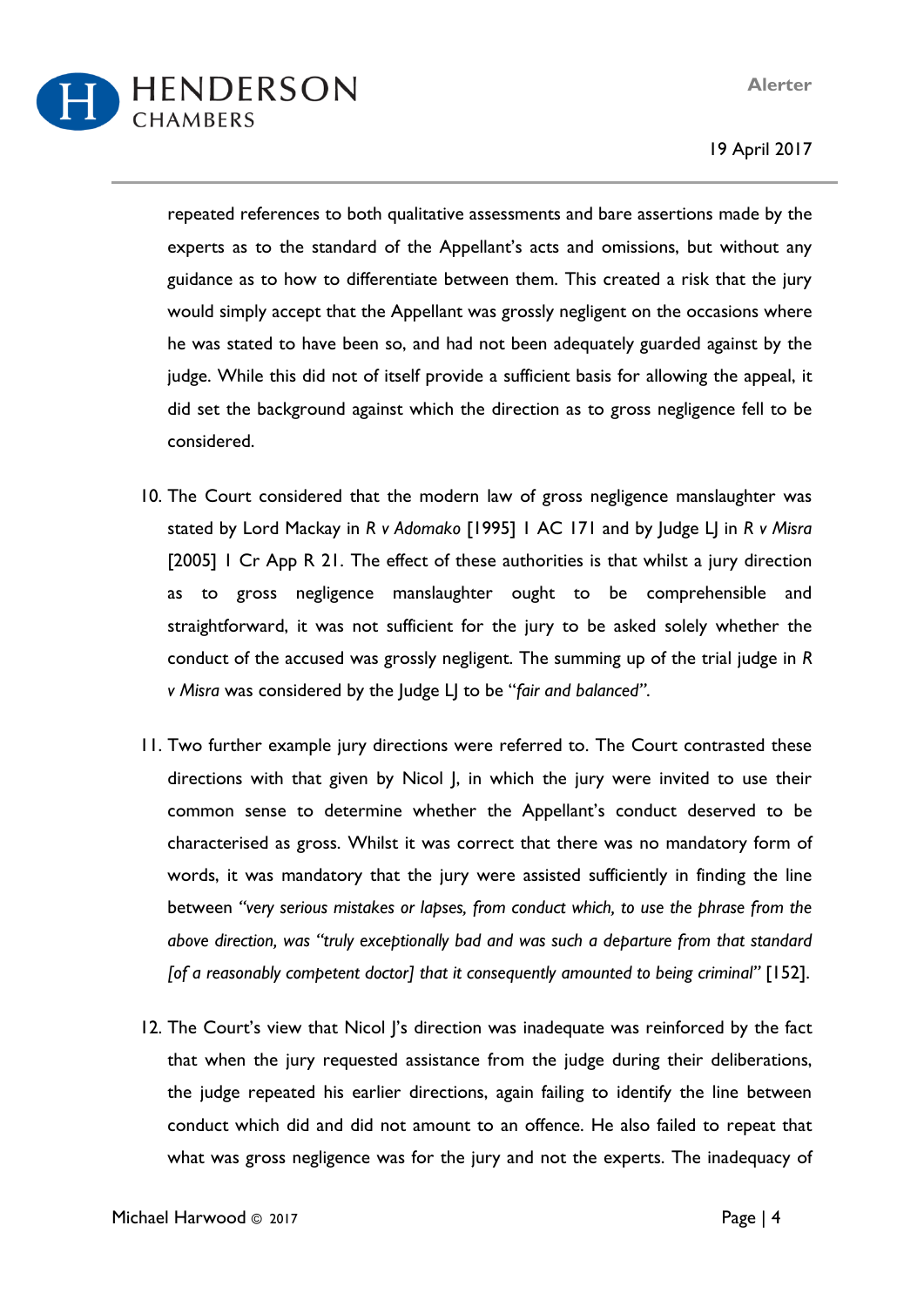**Alerter**



19 April 2017

the direction, compounded by the assertions of the experts, rendered the Appellant's conviction unsafe. Appeal allowed.

#### **Conclusion**

- 13. The decision affirms the importance of guarding against the now common practice of experts being asked to give a view on the "ultimate issue", though it is noted the judgment does not criticise the practice of eliciting such evidence. It also draws a distinction between the cases in which the "ultimate issue" is one which falls within the expertise of the witness, such as in *R v Brennan*, and those which do not. In the latter cases particular care must be taken when summing up the expert evidence. In any event, a jury must always be reminded of their position as ultimate decision maker.
- 14. It is important to note that the trial judge's failure to guard against the experts' evidence as to gross negligence provided the context for the decision on the appeal and was not determinative. It may well have been that the inadequate direction on gross negligence would have itself been sufficient to render the conviction unsafe. The Court's key distinction between Nicol |'s direction and the examples at [151] which it considered helpful is the failure of Nicol | to "draw the line", in other words, to help the jury distinguish between the very serious mistakes and errors which are not criminally negligent, and those which are. It was not necessary for this to be a lengthy explanation, as shown by the first of the examples relied on, but it had to express the standard in terms other than merely "gross", as Nicol | had done. This was particularly dangerous where the experts had expressed their view in the same terms. Though the Court of Appeal declined to itself provide a form of words it is noted that both the examples relied on and the trial judge's direction in *R v Misra* adopt the phrase "truly exceptionally bad" to characterise grossly negligent conduct.
- 15. In all, the decision breaks little new ground, indeed it is deliberately restrictive in scope. It does however clearly affirm two existing propositions: